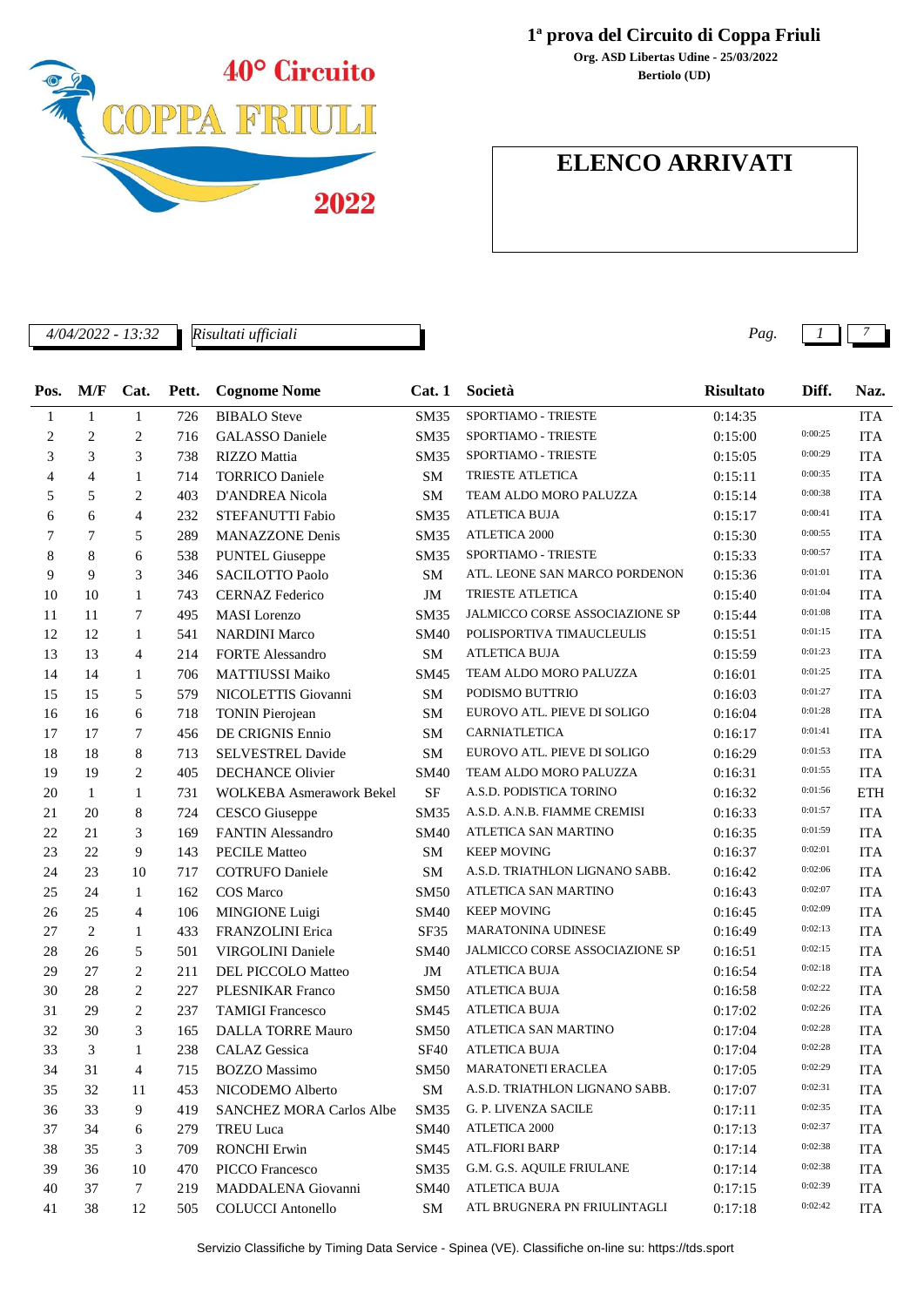#### *4/04/2022 - 13:32 Pag. 2 7 Risultati ufficiali*

| Pos.   | M/F | Cat.           | Pett. | <b>Cognome Nome</b>         | Cat.1            | Società                          | <b>Risultato</b> | Diff.   | Naz.       |
|--------|-----|----------------|-------|-----------------------------|------------------|----------------------------------|------------------|---------|------------|
| 42     | 39  | 1              | 184   | <b>TODESCO</b> Fiorenzo     | <b>SM55</b>      | ATLETICA SAN MARTINO             | 0:17:21          | 0:02:45 | <b>ITA</b> |
| 43     | 40  | 2              | 455   | <b>CLAMA</b> Moreno         | <b>SM55</b>      | CARNIATLETICA                    | 0:17:23          | 0:02:47 | <b>ITA</b> |
| 44     | 4   | 2              | 243   | <b>MOLARO</b> Veronica      | <b>SF</b>        | <b>ATLETICA BUJA</b>             | 0:17:24          | 0:02:48 | <b>ITA</b> |
| 45     | 41  | $\overline{4}$ | 479   | PENDALO Massimiliano        | SM45             | PODISMO BUTTRIO                  | 0:17:26          | 0:02:50 | <b>ITA</b> |
| 46     | 42  | 11             | 293   | <b>TONEATTO Gianmarco</b>   | <b>SM35</b>      | <b>ATLETICA 2000</b>             | 0:17:27          | 0:02:51 | <b>ITA</b> |
| 47     | 43  | 8              | 282   | <b>TOMBA</b> Andrea         | <b>SM40</b>      | <b>ATLETICA 2000</b>             | 0:17:28          | 0:02:52 | <b>ITA</b> |
| 48     | 5   | 3              | 506   | NOVELLI Ilaria              | $\rm SF$         | ATL BRUGNERA PN FRIULINTAGLI     | 0:17:28          | 0:02:52 | <b>ITA</b> |
| 49     | 44  | 3              | 570   | <b>RORATO Tiziano</b>       | SM55             | <b>GRUPPO SPORTIVO NATISONE</b>  | 0:17:31          | 0:02:55 | <b>ITA</b> |
| 50     | 45  | 12             | 750   | PANAITESCU Mihai Marian     | <b>SM35</b>      | PODISMO BUTTRIO                  | 0:17:33          | 0:02:57 | <b>ROU</b> |
| 51     | 46  | 9              | 339   | TOFFOLO Andrea              | <b>SM40</b>      | <b>LIBERTAS UDINE</b>            | 0:17:33          | 0:02:57 | <b>ITA</b> |
| 52     | 6   | 2              | 736   | PALAZZI Irene               | <b>SF40</b>      | PODISTI CORDENONS                | 0:17:33          | 0:02:58 | <b>ITA</b> |
| 53     | 47  | 5              | 515   | <b>ABBASI</b> Dario         | <b>SM50</b>      | <b>AZZANO RUNNERS</b>            | 0:17:36          | 0:03:00 | <b>ITA</b> |
| 54     | 48  | 5              | 270   | <b>TION Raffaele</b>        | SM45             | <b>ATLETICA 2000</b>             | 0:17:37          | 0:03:01 | <b>ITA</b> |
| 55     | 49  | 13             | 121   | <b>MIROLO</b> Mattia        | SM               | <b>KEEP MOVING</b>               | 0:17:40          | 0:03:04 | <b>ITA</b> |
| 56     | 50  | 10             | 185   | <b>TOMBA Roberto</b>        | <b>SM40</b>      | ATLETICA SAN MARTINO             | 0:17:41          | 0:03:05 | <b>ITA</b> |
| 57     | 51  | $\overline{4}$ | 531   | PASCOLO Giovanni            | <b>SM55</b>      | POL. LIBERTAS TOLMEZZO           | 0:17:42          | 0:03:06 | <b>ITA</b> |
| 58     | 52  | 6              | 328   | DEL CET Andrea              | <b>SM50</b>      | <b>LIBERTAS UDINE</b>            | 0:17:43          | 0:03:07 | <b>ITA</b> |
| 59     | 7   | 2              | 335   | PIVETTI Elisa               | SF35             | <b>LIBERTAS UDINE</b>            | 0:17:45          | 0:03:09 | <b>ITA</b> |
| 60     | 53  | 11             | 450   | <b>CABONA Federico</b>      | <b>SM40</b>      | A.S.D. TRIATHLON LIGNANO SABB.   | 0:17:48          | 0:03:12 | <b>ITA</b> |
| 61     | 54  | 13             | 485   | <b>BARBIERI Massimo</b>     | <b>SM35</b>      | PODISMO BUTTRIO                  | 0:17:52          | 0:03:16 | <b>ITA</b> |
| 62     | 8   | $\overline{4}$ | 241   | <b>FRANCESCHINIS Giulia</b> | <b>SF</b>        | <b>ATLETICA BUJA</b>             | 0:17:53          | 0:03:17 | <b>ITA</b> |
| 63     | 55  | 6              | 735   | <b>ZANON Michele</b>        | SM45             | PODISTI CORDENONS                | 0:17:53          | 0:03:18 | <b>ITA</b> |
| 64     | 56  | 5              | 728   | <b>BONATO Daniele</b>       | SM <sub>55</sub> | PODISTI CORDENONS                | 0:17:57          | 0:03:22 | <b>ITA</b> |
| 65     | 57  | $\tau$         | 230   | <b>SANDRI</b> Cristian      | SM45             | <b>ATLETICA BUJA</b>             | 0:18:01          | 0:03:25 | <b>ITA</b> |
| 66     | 58  | 14             | 207   | <b>CIMAPONTI Michele</b>    | <b>SM35</b>      | <b>ATLETICA BUJA</b>             | 0:18:06          | 0:03:30 | <b>ITA</b> |
| 67     | 59  | 14             | 290   | <b>GHIRO</b> Massimiliano   | SM               | ATLETICA 2000                    | 0:18:08          | 0:03:32 | <b>ITA</b> |
| 68     | 60  | 1              | 457   | DE CRIGNIS Paolo            | <b>SM60</b>      | CARNIATLETICA                    | 0:18:10          | 0:03:34 | <b>ITA</b> |
| 69     | 61  | 15             | 320   | ZAMO' Damiano               | <b>SM35</b>      | MOSTRORUN A.S.D.                 | 0:18:11          | 0:03:35 | <b>ITA</b> |
| 70     | 62  | 7              | 250   | <b>MONTAGNER Emanuele</b>   | <b>SM50</b>      | <b>NIU' TEAM</b>                 | 0:18:11          | 0:03:35 | <b>ITA</b> |
| 71     | 63  | 8              | 722   | <b>BIASON</b> Pietro        | SM45             | ATLETICA SAN MARTINO             | 0:18:12          | 0:03:36 | <b>ITA</b> |
| 72     | 64  | 16             | 442   | <b>TOSATTO Francesco</b>    | SM35             | A.S.D. TRIATHLON LIGNANO SABB.   | 0:18:16          | 0:03:40 | <b>ITA</b> |
| 73     | 65  | 9              | 546   | <b>GENTILE Primo</b>        | SM45             | PODISTI CORDENONS                | 0:18:16          | 0:03:40 | <b>ITA</b> |
| 74     | 66  | 10             | 549   | CANTARUTTI Alessandro       | SM45             | MARATONA DELLE CITTA' DEL VINO   | 0:18:18          | 0:03:42 | <b>ITA</b> |
| 75     | 67  | 12             | 156   | <b>CASSAN Stefano</b>       | <b>SM40</b>      | ATLETICA SAN MARTINO             | 0:18:21          | 0:03:45 | ITA        |
| 76     | 68  | 8              | 418   | <b>RIZZI Massimo</b>        | <b>SM50</b>      | G. P. LIVENZA SACILE             | 0:18:22          | 0:03:46 | <b>ITA</b> |
| 77     | 9   | 3              | 739   | <b>VENTURINI Erika</b>      | SF35             | <b>GRUPPO SPORTIVO MERCURYUS</b> | 0:18:23          | 0:03:47 | <b>ITA</b> |
| 78     | 69  | 15             | 449   | DE CECCO Michael            | SM               | A.S.D. TRIATHLON LIGNANO SABB.   | 0:18:23          | 0:03:47 | <b>ITA</b> |
| 79     | 70  | 9              | 498   | <b>PUTELLI</b> Luigino      | SM50             | JALMICCO CORSE ASSOCIAZIONE SP   | 0:18:25          | 0:03:49 | <b>ITA</b> |
| 80     | 71  | 13             | 465   | <b>MAURO</b> Paolo          | SM40             | G.M. G.S. AQUILE FRIULANE        | 0:18:26          | 0:03:50 | <b>ITA</b> |
| 81     | 72  | 14             | 729   | <b>IORIO</b> Biagio         | <b>SM40</b>      | PODISTI CORDENONS                | 0:18:31          | 0:03:55 | <b>ITA</b> |
| 82     | 73  | 11             | 496   | MAURO Leonardo              | SM45             | JALMICCO CORSE ASSOCIAZIONE SP   | 0:18:33          | 0:03:57 | <b>ITA</b> |
| 83     | 74  | 10             | 342   | <b>MENDUNI</b> Tommaso      | <b>SM50</b>      | ATL. LEONE SAN MARCO PORDENON    | 0:18:33          | 0:03:57 | <b>ITA</b> |
| 84     | 75  | $\mathbf{1}$   | 504   | ZAMARO Maurizio             | SM65             | JALMICCO CORSE ASSOCIAZIONE SP   | 0:18:33          | 0:03:57 | <b>ITA</b> |
| 85     | 76  | 11             | 341   | <b>VUERICH Roberto</b>      | <b>SM50</b>      | <b>LIBERTAS UDINE</b>            | 0:18:35          | 0:03:59 | <b>ITA</b> |
| 86     | 10  | $\mathbf{1}$   | 115   | STRINGARO Mariangela        | SF <sub>50</sub> | <b>KEEP MOVING</b>               | 0:18:38          | 0:04:02 | <b>ITA</b> |
| 87     | 77  | 12             | 707   | PACASSO Alessandro          | <b>SM50</b>      | PODISMO BUTTRIO                  | 0:18:38          | 0:04:02 | <b>ITA</b> |
| $88\,$ | 78  | 16             | 150   | SALZANO Joi                 | SM               | <b>KEEP MOVING</b>               | 0:18:40          | 0:04:04 | <b>ITA</b> |
| 89     | 79  | 15             | 435   | NOACCO Cristian             | <b>SM40</b>      | MARATONINA UDINESE               | 0:18:42          | 0:04:06 | <b>ITA</b> |
| 90     | 80  | 12             | 512   | <b>PERUCH Oscar</b>         | SM45             | <b>AZZANO RUNNERS</b>            | 0:18:44          | 0:04:08 | <b>ITA</b> |
| 91     | 11  | 4              | 305   | DI FANT Letizia             | SF35             | MOSTRORUN A.S.D.                 | 0:18:45          | 0:04:09 | <b>ITA</b> |
| 92     | 12  | 1              | 402   | FRANCO Antonella            | PF               | TEAM ALDO MORO PALUZZA           | 0:18:46          | 0:04:10 | <b>ITA</b> |
| 93     | 81  | 13             | 133   | DE LUCA Andrea              | SM45             | <b>KEEP MOVING</b>               | 0:18:47          | 0:04:11 | <b>ITA</b> |
| 94     | 82  | 14             | 332   | <b>LENTINI</b> Marco        | SM45             | <b>LIBERTAS UDINE</b>            | 0:18:48          | 0:04:12 | <b>ITA</b> |
| 95     | 83  | 15             | 441   | <b>BIANCO Dennis</b>        | SM45             | A.S.D. TRIATHLON LIGNANO SABB.   | 0:18:48          | 0:04:12 | <b>ITA</b> |
| 96     | 13  | 5              | 721   | <b>GRASSANO Paola</b>       | SF35             | ATLETICA SAN MARTINO             | 0:18:48          | 0:04:12 | <b>ITA</b> |
| 97     | 84  | 16             | 480   | PONTONI Massimiliano        | SM45             | PODISMO BUTTRIO                  | 0:18:49          | 0:04:13 | <b>ITA</b> |
|        |     |                |       |                             |                  |                                  |                  |         |            |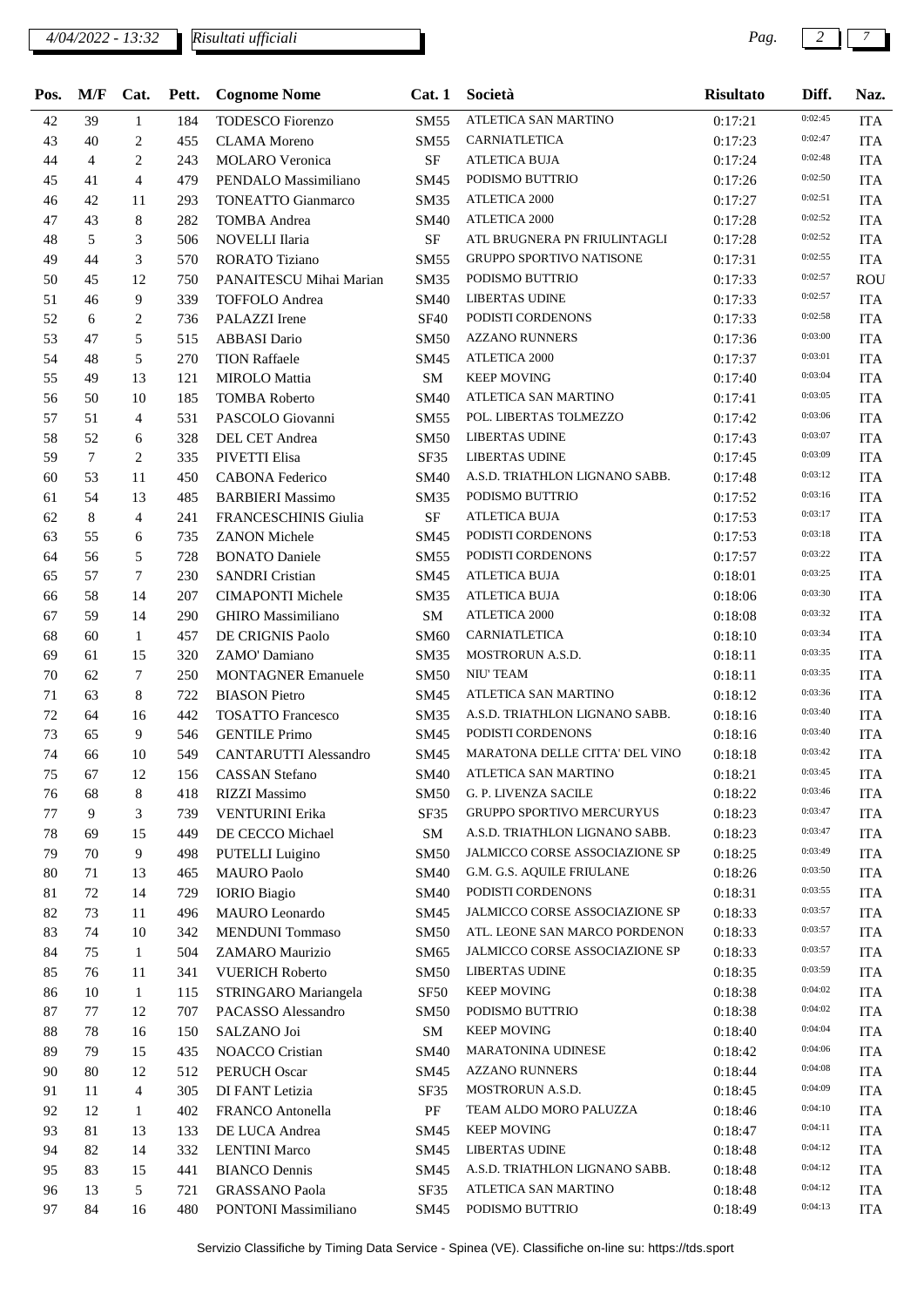### *4/04/2022 - 13:32 Pag. 3 7*

*Risultati ufficiali*

| Pos. | M/F       | Cat.            | Pett. | <b>Cognome Nome</b>             | Cat.1       | Società                         | <b>Risultato</b> | Diff.              | Naz.       |
|------|-----------|-----------------|-------|---------------------------------|-------------|---------------------------------|------------------|--------------------|------------|
| 98   | 85        | 6               | 483   | <b>COZZI</b> Roberto            | SM55        | PODISMO BUTTRIO                 | 0:18:52          | 0:04:16            | <b>ITA</b> |
| 99   | 86        | 16              | 256   | PEZZETTA Pierluigi              | SM40        | NIU' TEAM                       | 0:18:54          | 0:04:18            | <b>ITA</b> |
| 100  | 87        | 7               | 522   | SEDRAN Rodolfo                  | SM55        | A.S.D. CARDUCCI PORDENONE       | 0:18:55          | 0:04:19            | <b>ITA</b> |
| 101  | 88        | $\overline{c}$  | 532   | <b>MORASSI</b> Claudio          | SM65        | ATLETICA EDILMARKET SANDRIN     | 0:18:58          | 0:04:22            | <b>ITA</b> |
| 102  | 89        | 8               | 193   | POLANO Mauro                    | SM55        | GEMONATLETICA S.R.L. DIL.       | 0:18:59          | 0:04:23            | <b>ITA</b> |
| 103  | 90        | 9               | 469   | <b>CHIANDONE</b> Giannantonio   | SM55        | G.M. G.S. AQUILE FRIULANE       | 0:18:59          | 0:04:23            | <b>ITA</b> |
| 104  | 91        | 17              | 329   | <b>GERUSSI</b> Cristian         | SM45        | LIBERTAS UDINE                  | 0:19:00          | 0:04:24            | <b>ITA</b> |
| 105  | 14        | 6               | 240   | FIORITTI Claudia                | SF35        | <b>ATLETICA BUJA</b>            | 0:19:00          | 0:04:24            | <b>ITA</b> |
| 106  | 92        | 17              | 508   | VARDARO Erminio Dario           | SM40        | ATL BRUGNERA PN FRIULINTAGLI    | 0:19:01          | 0:04:25            | <b>ITA</b> |
| 107  | 93        | 2               | 499   | <b>SCARAVETTI Michele</b>       | SM60        | JALMICCO CORSE ASSOCIAZIONE SP  | 0:19:04          | 0:04:28            | <b>ITA</b> |
| 108  | 94        | 18              | 105   | <b>CORRADINI Fabio</b>          | SM45        | <b>KEEP MOVING</b>              | 0:19:04          | 0:04:28            | <b>ITA</b> |
| 109  | 95        | 17              | 526   | <b>COFINI Marco</b>             | SM35        | ATLETICA DOLCE NORD-EST - NIMIS | 0:19:04          | 0:04:28            | <b>ITA</b> |
| 110  | 96        | 18              | 255   | <b>PILLER</b> Giorgio           | SM40        | <b>NIU' TEAM</b>                | 0:19:06          | 0:04:30            | <b>ITA</b> |
| 111  | 97        | 3               | 719   | <b>MARTINUZZI Andrea</b>        | SM60        | POLISPORTIVA MONTEREALE         | 0:19:06          | 0:04:30            | <b>ITA</b> |
| 112  | 15        | 5               | 411   | <b>BANELLI</b> Chiara           | <b>SF</b>   | TEAM ALDO MORO PALUZZA          | 0:19:08          | 0:04:32            | <b>ITA</b> |
| 113  | 98        | 10              | 259   | <b>ORTALI</b> Domenico          | <b>SM55</b> | NIU' TEAM                       | 0:19:11          | 0:04:35            | <b>ITA</b> |
| 114  | 16        | 7               | 727   | <b>AVITABILE Mariantonietta</b> | SF35        | PODISTI CORDENONS               | 0:19:13          | 0:04:37            | <b>ITA</b> |
| 115  | 99        | 19              | 218   | LA GRASTA Massimo Aurelio       | SM40        | <b>ATLETICA BUJA</b>            | 0:19:13          | 0:04:37            | <b>ITA</b> |
| 116  | 100       | 11              | 266   | <b>IACUZZO Piergiorgio</b>      | SM55        | ATLETICA 2000                   | 0:19:15          | 0:04:39            | <b>ITA</b> |
| 117  | 101       | 12              | 303   | DE SABBATA Daniele              | SM55        | MOSTRORUN A.S.D.                | 0:19:17          | 0:04:41            | <b>ITA</b> |
| 118  | 102       | 18              | 324   | <b>BUZZI</b> Enrico             | SM35        | <b>LIBERTAS UDINE</b>           | 0:19:18          | 0:04:43            | <b>ITA</b> |
| 119  | 103       | 20              | 492   | <b>CUNIBERTI Alessio</b>        | SM40        | JALMICCO CORSE ASSOCIAZIONE SP  | 0:19:18          | 0:04:43            | <b>ITA</b> |
| 120  | 104       | $\overline{4}$  | 152   | <b>BASEI</b> Andrea             | SM60        | ATLETICA SAN MARTINO            | 0:19:19          | 0:04:43            | <b>ITA</b> |
| 121  | 105       | 19              | 291   | <b>MACOR Mauro</b>              | SM45        | <b>ATLETICA 2000</b>            | 0:19:20          | 0:04:44            | <b>ITA</b> |
| 122  | 106       | 13              | 203   | <b>BERNARDIS Paolo</b>          | SM55        | <b>ATLETICA BUJA</b>            | 0:19:21          | 0:04:45            | <b>ITA</b> |
| 123  | 107       | 19              | 262   | <b>BON</b> Emanuele             | SM35        | NIU' TEAM                       | 0:19:22          | 0:04:46            | <b>ITA</b> |
| 124  | 108       | 20              | 233   | <b>TREVISANI Riccardo</b>       | SM45        | <b>ATLETICA BUJA</b>            | 0:19:24          | 0:04:48            | <b>ITA</b> |
| 125  | 109       | 21              | 548   | <b>MORASSUTTI Daniele</b>       | SM45        | RUNLAB UDINE A.S.D.             | 0:19:28          | 0:04:52            | <b>ITA</b> |
| 126  | 110       | 5               | 183   | <b>STOLF Lucio</b>              | SM60        | ATLETICA SAN MARTINO            | 0:19:28          | 0:04:52            | <b>ITA</b> |
| 127  | 17        | $\overline{c}$  | 544   | D'ANDREA Manuela                | <b>SF50</b> | PODISTI CORDENONS               | 0:19:29          | 0:04:53            | <b>ITA</b> |
| 128  | 111       | 21              | 527   | <b>VENUTI Manuele</b>           | SM40        | ATLETICA DOLCE NORD-EST - NIMIS | 0:19:29          | 0:04:53            | <b>ITA</b> |
| 129  | 112       | 13              | 302   | <b>CICILIATO Ezio</b>           | <b>SM50</b> | MOSTRORUN A.S.D.                | 0:19:30          | 0:04:54            | <b>ITA</b> |
| 130  | 18        | 3               | 109   | <b>MARCHETTI Chiara</b>         | <b>SF40</b> | <b>KEEP MOVING</b>              | 0:19:30          | 0:04:54            | <b>ITA</b> |
| 131  | 113       | 20              | 519   | <b>ZANETTI Paolo</b>            |             | SM35 AZZANO RUNNERS             | 0:19:30          | 0:04:55            | <b>ITA</b> |
| 132  | 114       | 14              | 108   | PIVIDORE Massimiliano           | SM50        | <b>KEEP MOVING</b>              | 0:19:32          | 0:04:56            | <b>ITA</b> |
| 133  | 19        | 8               | 180   | ROSA Elisa                      | SF35        | ATLETICA SAN MARTINO            | 0:19:33          | 0:04:57            | <b>ITA</b> |
| 134  | 115       | 22              | 547   | <b>BORTOLUSSI</b> Simone        | SM45        | RUNLAB UDINE A.S.D.             | 0:19:34          | 0:04:58            | <b>ITA</b> |
| 135  | 116       | 14              | 340   | <b>VENTURINI Michele</b>        | SM55        | <b>LIBERTAS UDINE</b>           | 0:19:37          | 0:05:01            | <b>ITA</b> |
| 136  | 117       | 22              | 415   | <b>CERCHIA</b> Sabato           | SM40        | G. P. LIVENZA SACILE            | 0:19:38          | 0:05:02            | <b>ITA</b> |
|      |           |                 |       | PROTTI Vittorio                 |             | POLISPORTIVA MONTEREALE         |                  | 0:05:06            |            |
| 137  | 118<br>20 | 15<br>6         | 723   |                                 | SM55        | <b>LIBERTAS UDINE</b>           | 0:19:42          | 0:05:08            | <b>ITA</b> |
| 138  |           |                 | 334   | <b>PATAT</b> Francesca          | SF<br>SM40  | <b>LIBERTAS UDINE</b>           | 0:19:44          | 0:05:09            | <b>ITA</b> |
| 139  | 119       | 23              | 325   | <b>BUZZI</b> Lorenzo            |             | ATLETICA SAN MARTINO            | 0:19:45          | 0:05:11            | <b>ITA</b> |
| 140  | 120       | 6               | 187   | TRACANELLI Giovanni             | SM60        | <b>ATLETICA 2000</b>            | 0:19:47          | 0:05:11            | <b>ITA</b> |
| 141  | 121       | 24              | 281   | MASTROGIUSEPPE Mauro Ju         | <b>SM40</b> | ATLETICA 2000                   | 0:19:47          | 0:05:11            | <b>ITA</b> |
| 142  | 122       | 15              | 275   | <b>DOMENIS Fabrizio</b>         | SM50        | ATLETICA SAN MARTINO            | 0:19:47          | 0:05:14            | <b>ITA</b> |
| 143  | 123       | 23              | 171   | <b>GALANTE</b> Andrea           | SM45        |                                 | 0:19:50          | 0:05:15            | <b>ITA</b> |
| 144  | 21        | $7\phantom{.0}$ | 192   | <b>MARI</b> Lara                | SF          | GEMONATLETICA S.R.L. DIL.       | 0:19:50          | 0:05:16            | <b>ITA</b> |
| 145  | 124       | 16              | 409   | PASCHINI Cris                   | <b>SM50</b> | TEAM ALDO MORO PALUZZA          | 0:19:51          | 0:05:16            | <b>ITA</b> |
| 146  | 125       | 16              | 309   | <b>GIAIOTTI Adriano</b>         | SM55        | MOSTRORUN A.S.D.                | 0:19:52          |                    | <b>ITA</b> |
| 147  | 22        | 1               | 401   | NASCIMBENI Romina               | SF45        | TEAM ALDO MORO PALUZZA          | 0:19:53          | 0:05:17            | <b>ITA</b> |
| 148  | 126       | 17              | 514   | PAGAZZI Gianluca                | SM55        | <b>AZZANO RUNNERS</b>           | 0:19:54          | 0:05:18<br>0:05:18 | <b>ITA</b> |
| 149  | 127       | 18              | 484   | <b>GARGIULO Luca</b>            | SM55        | PODISMO BUTTRIO                 | 0:19:54          |                    | <b>ITA</b> |
| 150  | 128       | 3               | 708   | <b>FABRICA Calogero</b>         | SM65        | A.S.D. A.N.B. FIAMME CREMISI    | 0:19:55          | 0:05:19            | <b>ITA</b> |
| 151  | 129       | 19              | 741   | <b>PECILE Giulio</b>            | SM55        | G.M. G.S. AQUILE FRIULANE       | 0:19:56          | 0:05:20            | <b>ITA</b> |
| 152  | 130       | 24              | 264   | <b>INFANTI Marco</b>            | SM45        | ATLETICA 2000                   | 0:19:56          | 0:05:20            | <b>ITA</b> |
| 153  | 23        | 9               | 249   | <b>PURINAN Marta</b>            | SF35        | NIU' TEAM                       | 0:19:57          | 0:05:21            | <b>ITA</b> |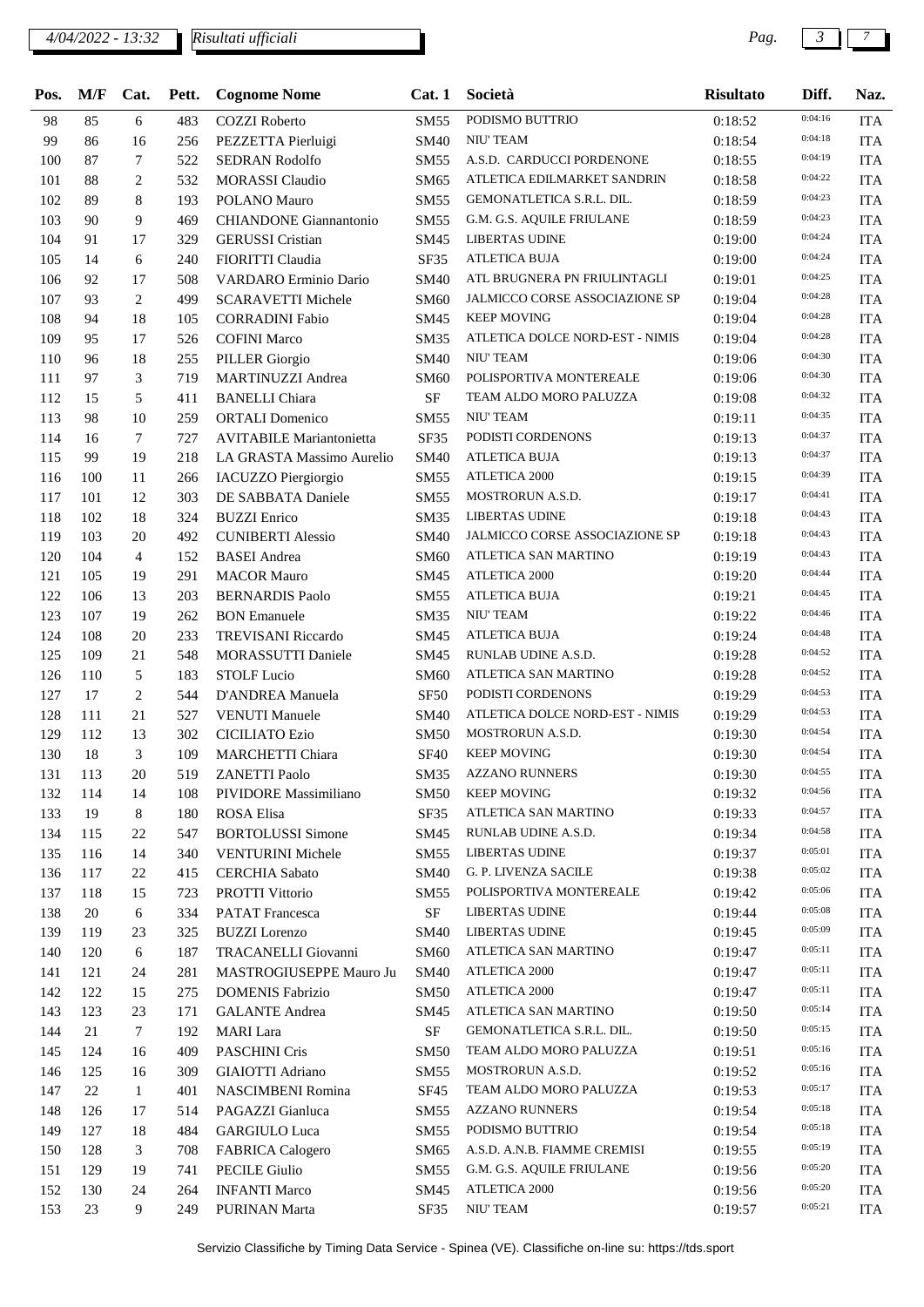### *4/04/2022 - 13:32 Pag. 4 7*

*Risultati ufficiali*

| Pos. | M/F | Cat.         | Pett. | <b>Cognome Nome</b>        | Cat.1            | Società                               | <b>Risultato</b> | Diff.   | Naz.       |
|------|-----|--------------|-------|----------------------------|------------------|---------------------------------------|------------------|---------|------------|
| 154  | 131 | 21           | 338   | SPADACCINI Lorenzo         | SM35             | <b>LIBERTAS UDINE</b>                 | 0:19:57          | 0:05:21 | <b>ITA</b> |
| 155  | 24  | 2            | 554   | PIAGNO Samanta             | <b>SF45</b>      | A.S.D. A.N.B. FIAMME CREMISI          | 0:19:58          | 0:05:22 | <b>ITA</b> |
| 156  | 132 | 17           | 712   | <b>SHESHI Florian</b>      | SM               | <b>G. P. LIVENZA SACILE</b>           | 0:19:58          | 0:05:22 | <b>ITA</b> |
| 157  | 133 | 4            | 462   | PUGNETTI Maurizio          | SM65             | CARNIATLETICA                         | 0:19:59          | 0:05:23 | <b>ITA</b> |
| 158  | 134 | 17           | 552   | <b>COMIN Rudi</b>          | <b>SM50</b>      | A.S.D. A.N.B. FIAMME CREMISI          | 0:20:00          | 0:05:24 | <b>ITA</b> |
| 159  | 135 | 25           | 497   | <b>NEGRINI Marco</b>       | SM45             | JALMICCO CORSE ASSOCIAZIONE SP        | 0:20:00          | 0:05:24 | <b>ITA</b> |
| 160  | 136 | 20           | 336   | SALTARINI Massimiliano     | SM55             | <b>LIBERTAS UDINE</b>                 | 0:20:00          | 0:05:24 | <b>ITA</b> |
| 161  | 137 | 26           | 711   | <b>TONINI Paolo</b>        | SM45             | JALMICCO CORSE ASSOCIAZIONE SP        | 0:20:02          | 0:05:26 | <b>ITA</b> |
| 162  | 138 | $\tau$       | 284   | <b>BULFON Claudio</b>      | <b>SM60</b>      | <b>ATLETICA 2000</b>                  | 0:20:02          | 0:05:26 | <b>ITA</b> |
| 163  | 139 | 18           | 430   | CIANI Stefano              | <b>SM50</b>      | <b>MARATONINA UDINESE</b>             | 0:20:03          | 0:05:27 | <b>ITA</b> |
| 164  | 140 | 22           | 123   | <b>ABBATE</b> Alessandro   | <b>SM35</b>      | <b>KEEP MOVING</b>                    | 0:20:05          | 0:05:29 | <b>ITA</b> |
| 165  | 25  | 3            | 318   | <b>TURCO</b> Martina       | <b>SF45</b>      | MOSTRORUN A.S.D.                      | 0:20:07          | 0:05:31 | <b>ITA</b> |
| 166  | 141 | 19           | 217   | <b>IERMAN Paolo</b>        | <b>SM50</b>      | <b>ATLETICA BUJA</b>                  | 0:20:07          | 0:05:31 | <b>ITA</b> |
| 167  | 26  | 4            | 253   | <b>BORTOLUZZI</b> Sonia    | <b>SF40</b>      | NIU' TEAM                             | 0:20:09          | 0:05:33 | <b>ITA</b> |
| 168  | 142 | 20           | 228   | <b>PONTON Massimiliano</b> | <b>SM50</b>      | <b>ATLETICA BUJA</b>                  | 0:20:10          | 0:05:34 | <b>ITA</b> |
| 169  | 143 | 21           | 194   | <b>NAIT</b> Fabio          | SM50             | PIANI DI VAS - RIGOLATO               | 0:20:12          | 0:05:36 | <b>ITA</b> |
| 170  | 144 | 25           | 734   | <b>MURENEC Roberto</b>     | <b>SM40</b>      | PODISTI CORDENONS                     | 0:20:14          | 0:05:38 | <b>ITA</b> |
| 171  | 145 | 27           | 703   | <b>ROSSO Flavio</b>        | SM45             | <b>JALMICCO CORSE ASSOCIAZIONE SP</b> | 0:20:14          | 0:05:38 | <b>ITA</b> |
| 172  | 27  | 5            | 513   | PILLON Chiara              | <b>SF40</b>      | <b>AZZANO RUNNERS</b>                 | 0:20:14          | 0:05:38 | <b>ITA</b> |
| 173  | 28  | $\mathbf{1}$ | 478   | <b>GORASSINI</b> Francesca | SF55             | PODISMO BUTTRIO                       | 0:20:15          | 0:05:39 | <b>ITA</b> |
| 174  | 146 | 21           | 271   | <b>COLAVITTI Marco</b>     | <b>SM55</b>      | <b>ATLETICA 2000</b>                  | 0:20:16          | 0:05:40 | <b>ITA</b> |
| 175  | 147 | 28           | 323   | <b>BULESSI</b> Andrea      | SM45             | <b>LIBERTAS UDINE</b>                 | 0:20:18          | 0:05:42 | <b>ITA</b> |
| 176  | 29  | 10           | 246   | <b>TROST</b> Giulia        | SF35             | ATLETICA BUJA                         | 0:20:18          | 0:05:43 | <b>ITA</b> |
| 177  | 148 | 22           | 471   | MORETTI Ferdinando         | SM55             | G.M. G.S. AQUILE FRIULANE             | 0:20:24          | 0:05:48 | <b>ITA</b> |
| 178  | 149 | 23           | 201   | <b>ALTOBELLI</b> Giuseppe  | SM55             | <b>ATLETICA BUJA</b>                  | 0:20:27          | 0:05:51 | <b>ITA</b> |
| 179  | 150 | 22           | 481   | <b>DANESIN</b> Gabriele    | <b>SM50</b>      | PODISMO BUTTRIO                       |                  | 0:05:53 | <b>ITA</b> |
|      |     |              |       |                            |                  | A.S.D. A.N.B. FIAMME CREMISI          | 0:20:29          | 0:05:58 |            |
| 180  | 30  | 8            | 553   | <b>BUOSO</b> Ilaria        | SF               | G.M. G.S. AQUILE FRIULANE             | 0:20:34          | 0:06:00 | <b>ITA</b> |
| 181  | 31  | 2            | 740   | FLOREANI Elena Cristina    | <b>SF55</b>      |                                       | 0:20:36          | 0:06:02 | <b>ITA</b> |
| 182  | 151 | 29           | 477   | <b>MANSUTTI Paolo</b>      | SM45             | G.M. G.S. AQUILE FRIULANE             | 0:20:38          | 0:06:04 | <b>ITA</b> |
| 183  | 152 | 26           | 252   | <b>FORGIARINI</b> Andrea   | <b>SM40</b>      | NIU' TEAM                             | 0:20:39          | 0:06:04 | <b>ITA</b> |
| 184  | 153 | 23           | 235   | ZAFFANI Roberto            | <b>SM50</b>      | <b>ATLETICA BUJA</b>                  | 0:20:40          | 0:06:05 | <b>ITA</b> |
| 185  | 32  | 9            | 313   | POIANA Francesca           | <b>SF</b>        | MOSTRORUN A.S.D.                      | 0:20:41          | 0:06:09 | <b>ITA</b> |
| 186  | 154 | 18           | 440   | <b>ZERMAN Luca</b>         | SM               | A.S.D. TRIATHLON LIGNANO SABB.        | 0:20:44          |         | <b>ITA</b> |
| 187  | 155 | $\,8\,$      | 473   | D'ARONCO Enrico            |                  | SM60 G.M. G.S. AQUILE FRIULANE        | 0:20:46          | 0:06:10 | <b>ITA</b> |
| 188  | 156 | 23           | 178   | <b>MORO</b> Patrik         | SM35             | ATLETICA SAN MARTINO                  | 0:20:48          | 0:06:13 | <b>ITA</b> |
| 189  | 157 | 30           | 299   | <b>BONERA</b> Andrea       | SM45             | MOSTRORUN A.S.D.                      | 0:20:54          | 0:06:18 | <b>ITA</b> |
| 190  | 158 | 24           | 490   | CAISUTTI Andrea            | SM55             | JALMICCO CORSE ASSOCIAZIONE SP        | 0:20:54          | 0:06:18 | <b>ITA</b> |
| 191  | 33  | 4            | 118   | ROSSI Daniela              | SF <sub>45</sub> | <b>KEEP MOVING</b>                    | 0:20:56          | 0:06:20 | <b>ITA</b> |
| 192  | 159 | 31           | 486   | <b>TURCO Mattia</b>        | SM45             | PODISMO BUTTRIO                       | 0:20:57          | 0:06:21 | <b>ITA</b> |
| 193  | 160 | 24           | 141   | <b>CUPOLO</b> Giuseppe     | <b>SM50</b>      | <b>KEEP MOVING</b>                    | 0:20:57          | 0:06:21 | <b>ITA</b> |
| 194  | 34  | 3            | 300   | <b>CEROI</b> Federica      | SF <sub>50</sub> | MOSTRORUN A.S.D.                      | 0:21:00          | 0:06:24 | <b>ITA</b> |
| 195  | 35  | 10           | 733   | CONUT Elena Lacramioara    | $\rm{SF}$        | PODISTI CORDENONS                     | 0:21:00          | 0:06:24 | <b>ITA</b> |
| 196  | 161 | 25           | 285   | <b>MERLO Luigi</b>         | <b>SM50</b>      | ATLETICA 2000                         | 0:21:04          | 0:06:28 | <b>ITA</b> |
| 197  | 162 | 25           | 142   | <b>NIRO</b> Fortunato      | SM55             | <b>KEEP MOVING</b>                    | 0:21:05          | 0:06:29 | <b>ITA</b> |
| 198  | 163 | 9            | 737   | <b>BULIAN Mario</b>        | SM60             | <b>RUNCARD</b>                        | 0:21:08          | 0:06:32 | <b>ITA</b> |
| 199  | 164 | 32           | 119   | <b>NALDI Alex</b>          | SM45             | <b>KEEP MOVING</b>                    | 0:21:09          | 0:06:33 | <b>ITA</b> |
| 200  | 165 | 26           | 493   | <b>DOSE</b> Valter         | SM55             | JALMICCO CORSE ASSOCIAZIONE SP        | 0:21:10          | 0:06:34 | <b>ITA</b> |
| 201  | 36  | 3            | 525   | <b>FACCHIN Michela</b>     | SF55             | C.U.S. TRIESTE                        | 0:21:20          | 0:06:44 | <b>ITA</b> |
| 202  | 166 | 27           | 705   | <b>CLAROTTI Manuel</b>     | <b>SM40</b>      | <b>GIORNALIERO</b>                    | 0:21:22          | 0:06:46 | <b>ITA</b> |
| 203  | 167 | 33           | 209   | <b>COLLINI Massimo</b>     | SM45             | ATLETICA BUJA                         | 0:21:23          | 0:06:47 | <b>ITA</b> |
| 204  | 37  | $\mathbf{1}$ | 139   | LEONARDUZZI Patrizia       | SF <sub>60</sub> | <b>KEEP MOVING</b>                    | 0:21:23          | 0:06:47 | <b>ITA</b> |
| 205  | 168 | 24           | 151   | PETITO Luca                | SM35             | <b>KEEP MOVING</b>                    | 0:21:27          | 0:06:51 | <b>ITA</b> |
| 206  | 38  | 5            | 104   | VIDONI Paola               | SF <sub>45</sub> | <b>KEEP MOVING</b>                    | 0:21:28          | 0:06:52 | <b>ITA</b> |
| 207  | 169 | 27           | 159   | CIACCIA Carlo              | SM55             | ATLETICA SAN MARTINO                  | 0:21:28          | 0:06:52 | <b>ITA</b> |
| 208  | 170 | 1            | 221   | <b>MOLINARO</b> Sereno     | <b>SM70</b>      | <b>ATLETICA BUJA</b>                  | 0:21:29          | 0:06:53 | <b>ITA</b> |
| 209  | 171 | 28           | 560   | <b>GOSPARINI</b> Andrea    | SM55             | POL. TRATTORIA FRIULI                 | 0:21:31          | 0:06:55 | <b>ITA</b> |

Servizio Classifiche by Timing Data Service - Spinea (VE). Classifiche on-line su: https://tds.sport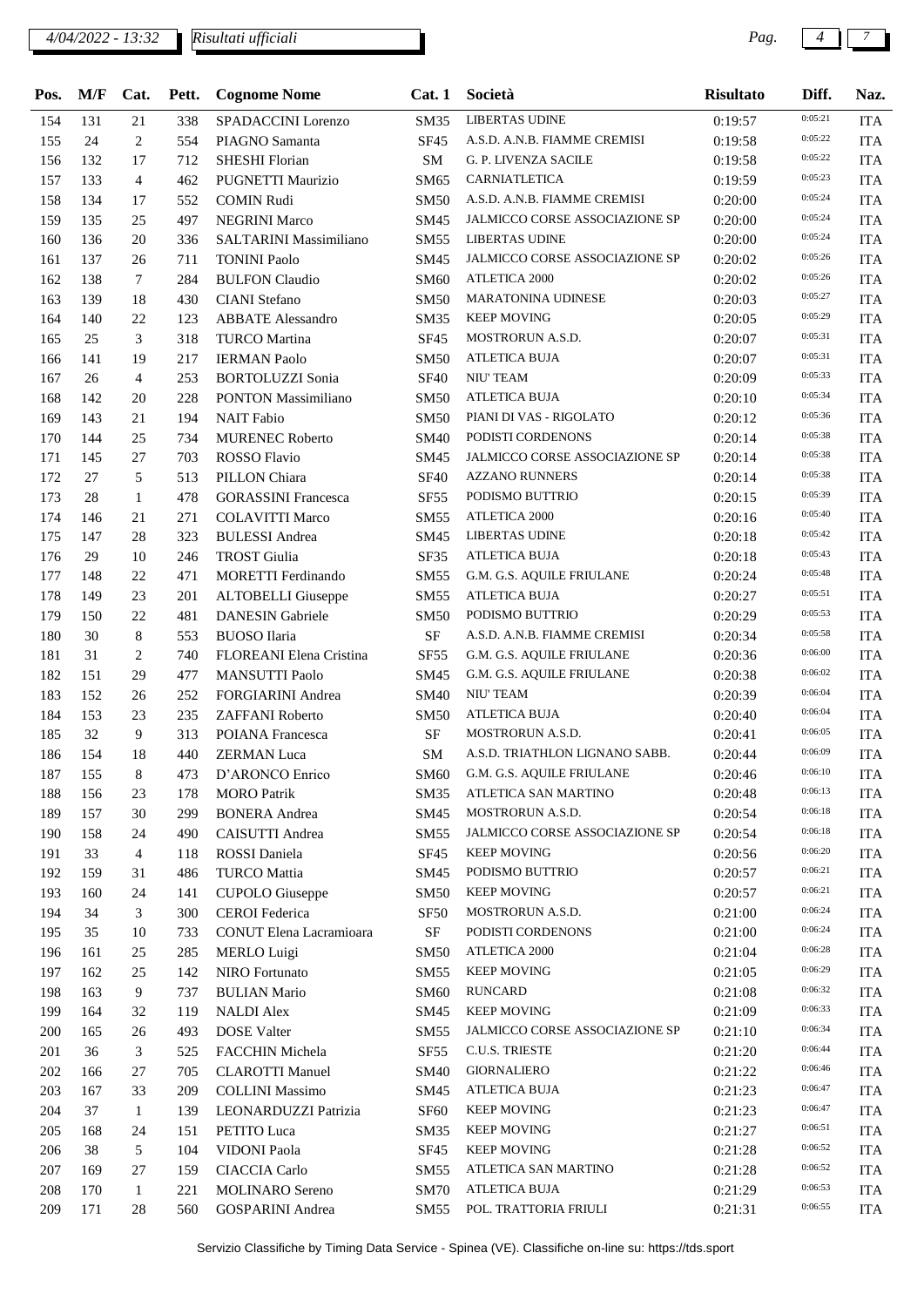### *4/04/2022 - 13:32 Pag. 5 7*

*Risultati ufficiali*

| Pos. | $\mathbf{M}/\mathbf{F}$ | Cat.           |     | Pett. Cognome Nome         | Cat.1            | Società                               | <b>Risultato</b> | Diff.   | Naz.       |
|------|-------------------------|----------------|-----|----------------------------|------------------|---------------------------------------|------------------|---------|------------|
| 210  | 172                     | 28             | 153 | <b>BATTISTUTTA Michele</b> | <b>SM40</b>      | ATLETICA SAN MARTINO                  | 0:21:31          | 0:06:55 | <b>ITA</b> |
| 211  | 173                     | 5              | 502 | VIRGOLINI Fabrizio         | SM65             | JALMICCO CORSE ASSOCIAZIONE SP        | 0:21:34          | 0:06:58 | <b>ITA</b> |
| 212  | 174                     | 1              | 533 | <b>URLI</b> Sandro         | SM75             | POLISPORTIVA MONTEREALE               | 0:21:37          | 0:07:01 | <b>ITA</b> |
| 213  | 175                     | 29             | 129 | <b>GIORGIUTTI Massimo</b>  | SM55             | <b>KEEP MOVING</b>                    | 0:21:42          | 0:07:06 | <b>ITA</b> |
| 214  | 176                     | 2              | 186 | <b>TOMMASINI Flavio</b>    | <b>SM70</b>      | ATLETICA SAN MARTINO                  | 0:21:46          | 0:07:10 | <b>ITA</b> |
| 215  | 39                      | 6              | 177 | <b>MORETTI Cristina</b>    | <b>SF45</b>      | ATLETICA SAN MARTINO                  | 0:21:46          | 0:07:10 | <b>ITA</b> |
| 216  | 40                      | 11             | 125 | PITTIANI Maria Grazia      | SF35             | <b>KEEP MOVING</b>                    | 0:21:47          | 0:07:11 | <b>ITA</b> |
| 217  | 177                     | 30             | 322 | <b>BERTUZZI Fabrizio</b>   | SM55             | <b>LIBERTAS UDINE</b>                 | 0:21:48          | 0:07:12 | <b>ITA</b> |
| 218  | 41                      | 11             | 565 | <b>BUSO Silvia</b>         | <b>SF</b>        | MOSTRORUN A.S.D.                      | 0:21:49          | 0:07:13 | <b>ITA</b> |
| 219  | 42                      | 7              | 331 | <b>LAVARONI</b> Roberta    | SF45             | <b>LIBERTAS UDINE</b>                 | 0:21:51          | 0:07:16 | <b>ITA</b> |
| 220  | 178                     | 6              | 463 | <b>VEZZI Fulvio</b>        | SM65             | CARNIATLETICA                         | 0:21:55          | 0:07:19 | <b>ITA</b> |
| 221  | 179                     | 7              | 438 | <b>TROIAN</b> Claudio      | SM65             | <b>MARATONINA UDINESE</b>             | 0:21:57          | 0:07:21 | <b>ITA</b> |
| 222  | 180                     | 26             | 422 | <b>ZANETTE Maurizio</b>    | <b>SM50</b>      | G. P. LIVENZA SACILE                  | 0:21:58          | 0:07:22 | <b>ITA</b> |
| 223  | 181                     | 19             | 138 | <b>GARDELLINI Michele</b>  | SM               | <b>KEEP MOVING</b>                    | 0:21:59          | 0:07:23 | <b>ITA</b> |
| 224  | 182                     | 29             | 254 | PICCO Gabriele             | <b>SM40</b>      | NIU' TEAM                             | 0:22:00          | 0:07:24 | <b>ITA</b> |
| 225  | 43                      | 6              | 103 | <b>SACCAVINI Sabrina</b>   | <b>SF40</b>      | <b>KEEP MOVING</b>                    | 0:22:03          | 0:07:27 | <b>ITA</b> |
| 226  | 183                     | 27             | 536 | ORLANDO Lorenzo            | SM50             | <b>MARATONA MAGNANO</b>               | 0:22:05          | 0:07:29 | <b>ITA</b> |
| 227  | 184                     | 31             | 406 | <b>VALLE Marco</b>         | SM55             | TEAM ALDO MORO PALUZZA                | 0:22:09          | 0:07:33 | <b>ITA</b> |
| 228  | 185                     | 8              | 326 | <b>BUZZI Massimo</b>       | SM65             | <b>LIBERTAS UDINE</b>                 | 0:22:09          | 0:07:33 | <b>ITA</b> |
| 229  | 186                     | 32             | 236 | <b>ZORATTI Mario</b>       | SM55             | <b>ATLETICA BUJA</b>                  |                  | 0:07:33 | <b>ITA</b> |
|      |                         |                |     |                            |                  | <b>ATLETICA 2000</b>                  | 0:22:09          | 0:07:36 |            |
| 230  | 187                     | 9              | 277 | <b>CASTELLANI Franco</b>   | SM65             | <b>JALMICCO CORSE ASSOCIAZIONE SP</b> | 0:22:12          | 0:07:36 | <b>ITA</b> |
| 231  | 188                     | 30             | 489 | <b>BONETTI Alberto</b>     | SM40             |                                       | 0:22:12          | 0:07:40 | <b>ITA</b> |
| 232  | 189                     | 28             | 562 | PETTARINI Luca             | <b>SM50</b>      | POL. TRATTORIA FRIULI                 | 0:22:16          | 0:07:42 | <b>ITA</b> |
| 233  | 190                     | 29             | 310 | <b>MORASSI Marco</b>       | SM50             | MOSTRORUN A.S.D.                      | 0:22:18          | 0:07:43 | <b>ITA</b> |
| 234  | 191                     | 30             | 213 | FERLIZZA Mauro             | <b>SM50</b>      | <b>ATLETICA BUJA</b>                  | 0:22:19          | 0:07:44 | <b>ITA</b> |
| 235  | 192                     | 31             | 188 | VENTORUZZO Marco           | SM50             | ATLETICA SAN MARTINO                  | 0:22:20          |         | <b>ITA</b> |
| 236  | 44                      | $\overline{4}$ | 127 | LESCHIUTTA Annamaria       | SF <sub>55</sub> | <b>KEEP MOVING</b>                    | 0:22:21          | 0:07:45 | <b>ITA</b> |
| 237  | 193                     | 32             | 174 | <b>LOMBARDO</b> Stefano    | SM50             | ATLETICA SAN MARTINO                  | 0:22:23          | 0:07:47 | <b>ITA</b> |
| 238  | 194                     | 33             | 307 | <b>FERRARIN Francesco</b>  | <b>SM50</b>      | MOSTRORUN A.S.D.                      | 0:22:24          | 0:07:48 | <b>ITA</b> |
| 239  | 45                      | 5              | 458 | DEL FABRO Sonia            | SF55             | CARNIATLETICA                         | 0:22:25          | 0:07:50 | <b>ITA</b> |
| 240  | 195                     | 31             | 567 | PICCO Fabiano              | SM40             | MOSTRORUN A.S.D.                      | 0:22:28          | 0:07:53 | <b>ITA</b> |
| 241  | 196                     | 10             | 564 | SASSETTI Paolo             | SM60             | TRIESTE ATLETICA                      | 0:22:29          | 0:07:53 | <b>ITA</b> |
| 242  | 197                     | 34             | 146 | <b>DRI</b> Paolo           | SM45             | <b>KEEP MOVING</b>                    | 0:22:29          | 0:07:53 | <b>ITA</b> |
| 243  | 46                      | $\overline{4}$ | 247 | <b>CUFFARI</b> Lucia       |                  | SF50 ATLETICA BUJA                    | 0:22:30          | 0:07:54 | <b>ITA</b> |
| 244  | 198                     | 34             | 701 | <b>BONATI Walter</b>       | <b>SM50</b>      | <b>GIORNALIERO</b>                    | 0:22:34          | 0:07:58 | <b>ITA</b> |
| 245  | 199                     | 25             | 537 | <b>COSATTO Lucas</b>       | SM35             | <b>MARATONA MAGNANO</b>               | 0:22:35          | 0:07:59 | <b>ITA</b> |
| 246  | 200                     | 33             | 182 | <b>SOVRAN Paolo</b>        | SM55             | ATLETICA SAN MARTINO                  | 0:22:35          | 0:07:59 | <b>ITA</b> |
| 247  | 47                      | 8              | 555 | <b>ARMELLIN Mara</b>       | SF45             | A.S.D. A.N.B. FIAMME CREMISI          | 0:22:36          | 0:08:00 | <b>ITA</b> |
| 248  | 201                     | 34             | 274 | D'ANGELA Lorenzo           | SM55             | <b>ATLETICA 2000</b>                  | 0:22:38          | 0:08:03 | <b>ITA</b> |
| 249  | 202                     | 35             | 417 | LUKOVIC Massimo            | <b>SM50</b>      | G. P. LIVENZA SACILE                  | 0:22:41          | 0:08:05 | <b>ITA</b> |
| 250  | 48                      | 7              | 117 | <b>ARNONE Elisa</b>        | <b>SF40</b>      | <b>KEEP MOVING</b>                    | 0:22:43          | 0:08:07 | <b>ITA</b> |
| 251  | 49                      | 5              | 157 | CASTELLARIN Stephania Yve  | <b>SF50</b>      | ATLETICA SAN MARTINO                  | 0:22:44          | 0:08:08 | <b>ITA</b> |
| 252  | 50                      | 6              | 242 | <b>GRION</b> Paola         | SF55             | <b>ATLETICA BUJA</b>                  | 0:22:44          | 0:08:08 | <b>ITA</b> |
| 253  | 203                     | $\mathbf{1}$   | 518 | CALICIURI Lorenzo          | PM               | <b>AZZANO RUNNERS</b>                 | 0:22:51          | 0:08:15 | <b>ITA</b> |
| 254  | 204                     | 36             | 122 | D'ANZUL Giuseppe           | <b>SM50</b>      | <b>KEEP MOVING</b>                    | 0:22:56          | 0:08:20 | ITA        |
| 255  | 205                     | 35             | 176 | <b>MARTIN Daniele</b>      | SM55             | ATLETICA SAN MARTINO                  | 0:23:00          | 0:08:24 | <b>ITA</b> |
| 256  | 206                     | 10             | 175 | <b>MANIAGO Bruno</b>       | SM65             | ATLETICA SAN MARTINO                  | 0:23:01          | 0:08:25 | <b>ITA</b> |
| 257  | 207                     | 32             | 280 | PASTORETTO Luca            | SM40             | ATLETICA 2000                         | 0:23:04          | 0:08:28 | <b>ITA</b> |
| 258  | 208                     | 11             | 742 | CARUSO Bruno               | SM65             | G. P. LIVENZA SACILE                  | 0:23:07          | 0:08:31 | <b>ITA</b> |
| 259  | 209                     | 33             | 288 | FORMISANO Antonio          | SM40             | ATLETICA 2000                         | 0:23:10          | 0:08:35 | <b>ITA</b> |
| 260  | 51                      | 9              | 543 | <b>CECERE</b> Tiziana      | SF <sub>45</sub> | PODISTI CORDENONS                     | 0:23:11          | 0:08:35 | <b>ITA</b> |
| 261  | 210                     | 36             | 200 | <b>BALLERINO Renato</b>    | SM55             | <b>RUNCARD</b>                        | 0:23:11          | 0:08:35 | <b>ITA</b> |
| 262  | 52                      | 12             | 301 | CIARCIA' Piera Paola       | SF35             | MOSTRORUN A.S.D.                      | 0:23:12          | 0:08:36 | <b>ITA</b> |
| 263  | 53                      | 8              | 296 | <b>BALDINI</b> Paola       | <b>SF40</b>      | MOSTRORUN A.S.D.                      | 0:23:12          | 0:08:37 | <b>ITA</b> |
| 264  | 211                     | 37             | 330 | <b>GORTANA Paolo</b>       | SM55             | <b>LIBERTAS UDINE</b>                 | 0:23:13          | 0:08:37 | <b>ITA</b> |
| 265  | 54                      | 12             | 267 | PASQUALINI Katia           | $\rm SF$         | ATLETICA 2000                         | 0:23:14          | 0:08:38 | <b>ITA</b> |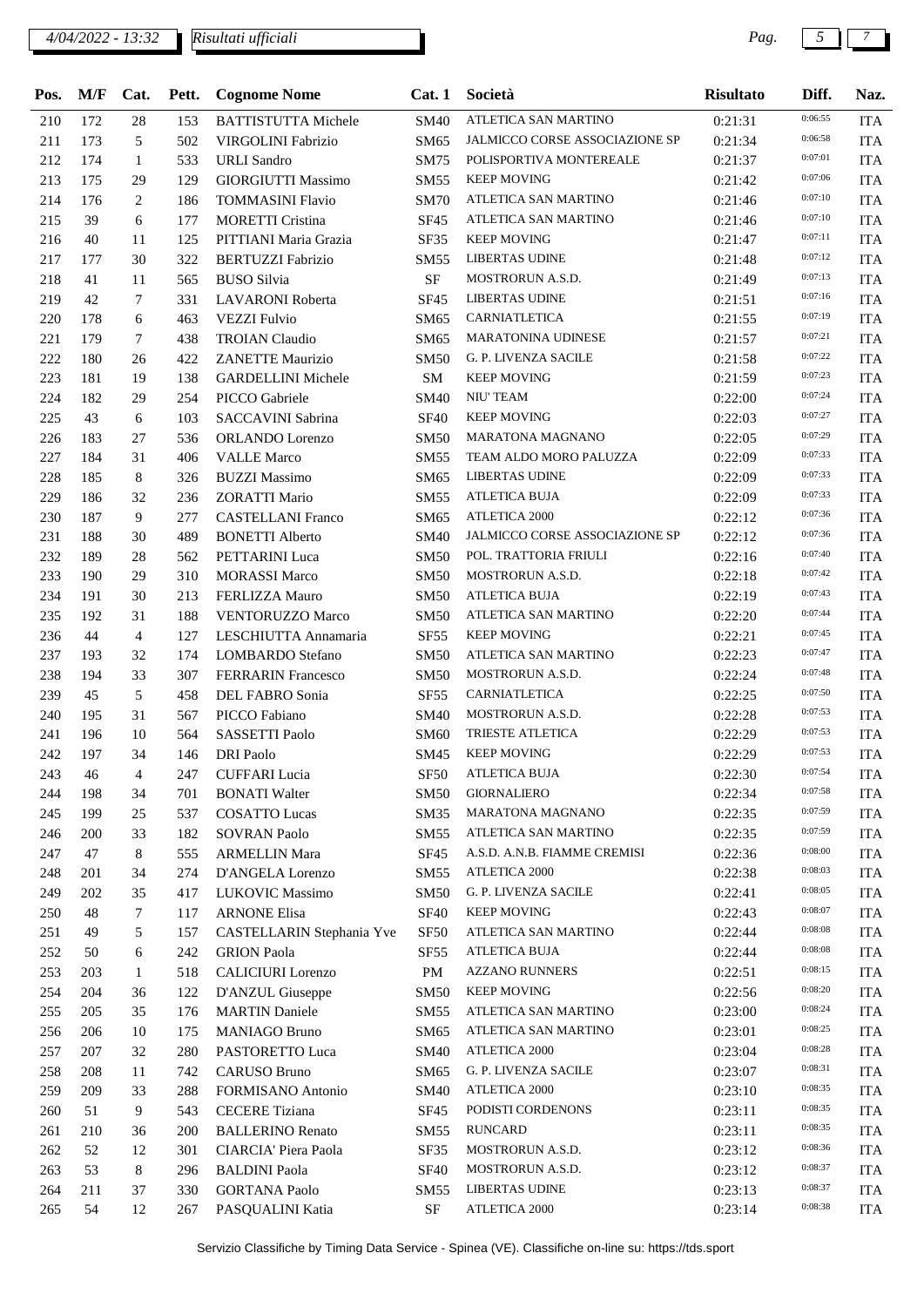*4/04/2022 - 13:32 Pag. 6 7*

*Risultati ufficiali*

| Pos. | M/F | Cat.           | Pett. | <b>Cognome Nome</b>                     | Cat.1            | Società                               | <b>Risultato</b> | Diff.   | Naz.       |
|------|-----|----------------|-------|-----------------------------------------|------------------|---------------------------------------|------------------|---------|------------|
| 266  | 55  | 9              | 287   | MANIAGO Chiara                          | <b>SF40</b>      | <b>ATLETICA 2000</b>                  | 0:23:14          | 0:08:38 | <b>ITA</b> |
| 267  | 212 | 11             | 710   | <b>MARCHIO' Giorgio</b>                 | <b>SM60</b>      | POLISPORTIVA MONTEREALE               | 0:23:16          | 0:08:40 | <b>ITA</b> |
| 268  | 56  | 6              | 315   | <b>SNAIDERO Raffaella</b>               | <b>SF50</b>      | <b>MOSTRORUN A.S.D.</b>               | 0:23:17          | 0:08:41 | <b>ITA</b> |
| 269  | 213 | 34             | 132   | PIGNATTONE Dino                         | <b>SM40</b>      | <b>KEEP MOVING</b>                    | 0:23:18          | 0:08:42 | <b>ITA</b> |
| 270  | 214 | 12             | 472   | <b>BERTUZZI</b> Leandro                 | SM65             | G.M. G.S. AQUILE FRIULANE             | 0:23:20          | 0:08:44 | <b>ITA</b> |
| 271  | 215 | 35             | 286   | PARUSSINI Robin                         | SM45             | <b>ATLETICA 2000</b>                  | 0:23:21          | 0:08:45 | <b>ITA</b> |
| 272  | 57  | 7              | 528   | <b>ZANINI</b> Laura                     | <b>SF50</b>      | ATLETICA DOLCE NORD-EST - NIMIS       | 0:23:25          | 0:08:49 | <b>ITA</b> |
| 273  | 216 | 12             | 539   | <b>DEAN Paolo</b>                       | <b>SM60</b>      | RUNNING CLUB 2 MONFALCONE             | 0:23:27          | 0:08:51 | <b>ITA</b> |
| 274  | 58  | 10             | 120   | DELLA NEGRA Cinzia                      | <b>SF45</b>      | <b>KEEP MOVING</b>                    | 0:23:31          | 0:08:55 | <b>ITA</b> |
| 275  | 59  | 11             | 130   | <b>BATTELLO Lisa</b>                    | <b>SF45</b>      | <b>KEEP MOVING</b>                    | 0:23:32          | 0:08:56 | <b>ITA</b> |
| 276  | 217 | 3              | 154   | <b>BIASIN Fulvio</b>                    | <b>SM70</b>      | ATLETICA SAN MARTINO                  | 0:23:32          | 0:08:57 | <b>ITA</b> |
| 277  | 60  | 7              | 460   | <b>GRESSANI Vilma</b>                   | <b>SF55</b>      | CARNIATLETICA                         | 0:23:35          | 0:08:59 | <b>ITA</b> |
| 278  | 218 | 37             | 294   | <b>MARIOTTI Roberto</b>                 | <b>SM50</b>      | <b>ATLETICA 2000</b>                  | 0:23:35          | 0:08:59 | <b>ITA</b> |
| 279  | 61  | 8              | 434   | <b>LANDRISCINA Anna</b>                 | <b>SF50</b>      | <b>MARATONINA UDINESE</b>             | 0:23:37          | 0:09:01 | <b>ITA</b> |
| 280  | 219 | 38             | 578   | <b>TASCA Elvis</b>                      | <b>SM50</b>      | <b>MARATONETI ERACLEA</b>             | 0:23:39          | 0:09:03 | <b>ITA</b> |
| 281  | 62  | 8              | 239   | <b>CASTELLANI Raffaella</b>             | <b>SF55</b>      | <b>ATLETICA BUJA</b>                  | 0:23:48          | 0:09:12 | <b>ITA</b> |
| 282  | 220 | 13             | 220   | <b>MARANZANA Lauro</b>                  | <b>SM60</b>      | <b>ATLETICA BUJA</b>                  | 0:23:52          | 0:09:17 | <b>ITA</b> |
| 283  | 63  | 9              | 135   | <b>SALTARINI Cristina</b>               | <b>SF55</b>      | <b>KEEP MOVING</b>                    | 0:23:57          | 0:09:21 | <b>ITA</b> |
| 284  | 221 | 36             | 577   | <b>SAVIO Gabriele</b>                   | <b>SM45</b>      | <b>MARATONA DELLE CITTA' DEL VINO</b> | 0:23:58          | 0:09:22 | <b>ITA</b> |
| 285  | 64  | $\mathbf{1}$   | 474   |                                         | <b>SF65</b>      | G.M. G.S. AQUILE FRIULANE             | 0:23:59          | 0:09:23 | <b>ITA</b> |
| 286  | 65  | 13             | 137   | ZANDIGIACOMO Margherita<br>QUAZZO Noemi | <b>SF</b>        | <b>KEEP MOVING</b>                    | 0:24:01          | 0:09:25 | <b>ITA</b> |
|      |     |                |       |                                         |                  | JALMICCO CORSE ASSOCIAZIONE SP        |                  | 0:09:27 |            |
| 287  | 222 | $\overline{4}$ | 491   | <b>CETTOLO</b> Ennio                    | <b>SM70</b>      |                                       | 0:24:02          | 0:09:30 | <b>ITA</b> |
| 288  | 66  | 14             | 272   | DEL NEGRO Alessandra                    | <b>SF</b>        | <b>ATLETICA 2000</b>                  | 0:24:06          | 0:09:33 | <b>ITA</b> |
| 289  | 67  | 10             | 704   | ZANELLO Veridiana                       | <b>SF40</b>      | TRIESTE ATLETICA                      | 0:24:09          | 0:09:35 | <b>ITA</b> |
| 290  | 223 | 5              | 720   | <b>CASALI</b> Francesco                 | <b>SM70</b>      | ATLETICA SAN MARTINO                  | 0:24:11          | 0:09:42 | <b>ITA</b> |
| 291  | 224 | 14             | 488   | <b>GODEASSI Maurizio</b>                | SM60             | PODISMO BUTTRIO                       | 0:24:18          | 0:09:42 | <b>ITA</b> |
| 292  | 68  | 11             | 507   | PADOVA Barbara                          | <b>SF40</b>      | ATL BRUGNERA PN FRIULINTAGLI          | 0:24:18          |         | <b>ITA</b> |
| 293  | 69  | 12             | 114   | MALISANO Antonella                      | SF45             | <b>KEEP MOVING</b>                    | 0:24:18          | 0:09:42 | <b>ITA</b> |
| 294  | 225 | 37             | 172   | <b>GIUSEPPIN Bruno</b>                  | SM45             | ATLETICA SAN MARTINO                  | 0:24:24          | 0:09:48 | <b>ITA</b> |
| 295  | 226 | 13             | 475   | <b>TOMAT Renato</b>                     | SM65             | G.M. G.S. AQUILE FRIULANE             | 0:24:27          | 0:09:51 | <b>ITA</b> |
| 296  | 227 | 39             | 205   | <b>BONELLI Massimiliano</b>             | <b>SM50</b>      | <b>ATLETICA BUJA</b>                  | 0:24:33          | 0:09:57 | <b>ITA</b> |
| 297  | 70  | 10             | 304   | D'ANZUL Claudia                         | <b>SF55</b>      | MOSTRORUN A.S.D.                      | 0:24:33          | 0:09:57 | <b>ITA</b> |
| 298  | 228 | 40             | 278   | <b>GHETTI</b> Corrado                   | <b>SM50</b>      | <b>ATLETICA 2000</b>                  | 0:24:35          | 0:09:59 | <b>ITA</b> |
| 299  | 229 | 35             | 295   | <b>COSTANTINI Alan</b>                  | <b>SM40</b>      | <b>ATLETICA 2000</b>                  | 0:24:35          | 0:09:59 | ITA        |
| 300  | 230 | 38             | 521   | DE PICCOLI Stefano                      | <b>SM55</b>      | A.S.D. CARDUCCI PORDENONE             | 0:24:44          | 0:10:08 | ITA        |
| 301  | 71  | 13             | 574   | <b>SCAGGIANTE Marina</b>                | <b>SF45</b>      | <b>GRUPPO SPORTIVO NATISONE</b>       | 0:24:44          | 0:10:08 | <b>ITA</b> |
| 302  | 72  | 14             | 431   | <b>DURLICCO Laura</b>                   | SF45             | <b>MARATONINA UDINESE</b>             | 0:24:45          | 0:10:09 | <b>ITA</b> |
| 303  | 73  | 2              | 573   | RORATO Lucia                            | PF               | GRUPPO SPORTIVO NATISONE              | 0:24:45          | 0:10:09 | <b>ITA</b> |
| 304  | 74  | 9              | 102   | DELLA VEDOVA Nirvana                    | <b>SF50</b>      | <b>KEEP MOVING</b>                    | 0:24:48          | 0:10:12 | <b>ITA</b> |
| 305  | 231 | 14             | 468   | <b>RIGHINI</b> Domenico                 | SM65             | G.M. G.S. AQUILE FRIULANE             | 0:25:04          | 0:10:28 | <b>ITA</b> |
| 306  | 75  | 2              | 348   | DE PIERI Marina                         | SF <sub>60</sub> | C.U.S. UDINE                          | 0:25:04          | 0:10:28 | ITA        |
| 307  | 76  | 10             | 576   | <b>BORDIGNON Renata</b>                 | SF <sub>50</sub> | GRUPPO SPORTIVO NATISONE              | 0:25:13          | 0:10:37 | <b>ITA</b> |
| 308  | 232 | 15             | 702   | <b>STEFFAN Odino</b>                    | SM65             | MAGREDI MOUNTAIN TRAIL                | 0:25:18          | 0:10:42 | ITA        |
| 309  | 233 | 41             | 124   | <b>MANTOANI</b> Stefano                 | SM50             | <b>KEEP MOVING</b>                    | 0:25:28          | 0:10:52 | <b>ITA</b> |
| 310  | 77  | 11             | 520   | <b>CAMILOT</b> Federica                 | SF55             | A.S.D. CARDUCCI PORDENONE             | 0:25:36          | 0:11:00 | <b>ITA</b> |
| 311  | 78  | 11             | 261   | PECILE Emeri                            | SF50             | NIU' TEAM                             | 0:25:42          | 0:11:06 | <b>ITA</b> |
| 312  | 234 | 39             | 583   | PANDOLFO Giancarlo                      | SM55             | ATLETICA 2000                         | 0:25:42          | 0:11:06 | ITA        |
| 313  | 79  | 3              | 732   | <b>NADALI</b> Fioretta                  | SF <sub>60</sub> | ATL BRUGNERA PN FRIULINTAGLI          | 0:25:50          | 0:11:14 | <b>ITA</b> |
| 314  | 235 | 15             | 147   | SANCANDI Alberto                        | SM60             | <b>KEEP MOVING</b>                    | 0:25:51          | 0:11:15 | <b>ITA</b> |
| 315  | 236 | 16             | 189   | ZAMPARO Renzo                           | SM65             | ATLETICA SAN MARTINO                  | 0:25:51          | 0:11:15 | <b>ITA</b> |
| 316  | 237 | 42             | 116   | <b>COLAUTTO Stefano</b>                 | SM50             | <b>KEEP MOVING</b>                    | 0:25:52          | 0:11:16 | <b>ITA</b> |
| 317  | 80  | 15             | 311   | MOSENGHINI Donatella                    | SF <sub>45</sub> | MOSTRORUN A.S.D.                      | 0:25:58          | 0:11:22 | <b>ITA</b> |
| 318  | 238 | 38             | 131   | <b>ZORZENONE Cristian</b>               | SM45             | <b>KEEP MOVING</b>                    | 0:26:05          | 0:11:29 | <b>ITA</b> |
| 319  | 239 | 16             | 113   | <b>TURCO</b> Massimo                    | SM60             | <b>KEEP MOVING</b>                    | 0:26:17          | 0:11:41 | <b>ITA</b> |
| 320  | 240 | 17             | 163   | <b>CRISTOFOLI Franco</b>                | SM60             | ATLETICA SAN MARTINO                  | 0:26:21          | 0:11:45 | <b>ITA</b> |
| 321  | 81  | 1              | 244   | RIZZOTTI Emiliana                       | <b>SF70</b>      | <b>ATLETICA BUJA</b>                  | 0:26:28          | 0:11:52 | <b>ITA</b> |